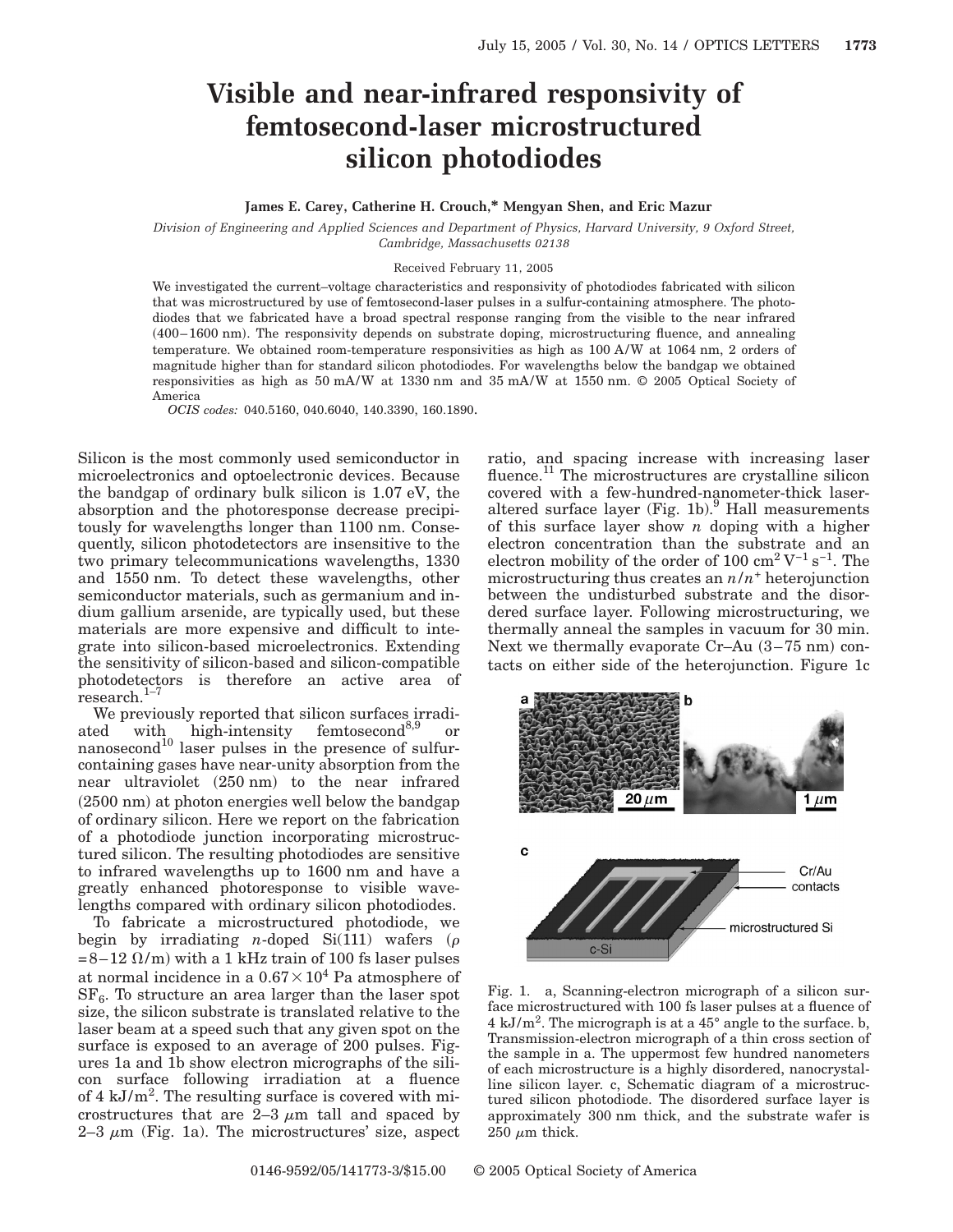

Fig. 2. Dependence on annealing temperature of the current–voltage characteristics of silicon samples microstructured with 100 fs laser pulses at a fluence of  $4 \text{ kJ/m}^2$ . Rectification improves with increasing annealing temperature. Each sample was annealed for 30 min.

shows a schematic diagram of a finished device; our devices have an active area of approximately 5 mm2.

Figure 2 shows the current–voltage characteristics of samples annealed to various temperatures for 30 min. The rectification increases significantly with increasing annealing temperature. Hall measurements show that the free carrier concentration in the disordered layer increases with annealing  $t$ emperature.<sup>12</sup>

We measured the spectral responsivity of the devices at a −0.5 V bias, using light from a 300 W xenon arc lamp that is filtered through a monochromator with a spectral resolution of 0.1 nm. We scanned the monochromator in 25 nm increments from 400 to 1600 nm, keeping the output power at each wavelength to  $1 \mu W$ . A neutral-density filter wheel and commercial photodiodes are used to set the output power at each wavelength. A commercial silicon photodiode is used for measurements from 400 to 1000 nm, and a commercial InGaAs photodiode is used for measurements from 1000 to 1600 nm. Contributions from second-order wavelengths for measurements beyond 1100 nm are eliminated by passing the light through an ordinary silicon wafer and a high-pass filter. All the measurements are done at room temperature. Figure 3 shows the dependence of the spectral response on annealing temperature. The unannealed sample is very noisy; for this device the responsivity is measurable only from 600 to 1100 nm. The responsivity increases with annealing temperature up to 825 K and then decreases. At the optimum annealing temperature of 825 K, the responsivity increases with bias voltage; however, the leakage current also increases with bias voltage.

Figure 4 shows the dependence of the responsivity on the microstructuring fluence at a fixed annealing temperature of 825 K. The responsivity decreases, narrows, and shifts toward longer wavelengths with increasing laser fluence. At fluences below  $4 \text{ kJ/m}^2$ we do not observe uniform microstructuring of the surface. The optimum response is thus obtained at a microstructuring fluence of  $4 \text{ kJ/m}^2$  and an annealing temperature of 825 K. Under these conditions the peak responsivity reaches 120 A/W at 1000 nm, which is 2 orders of magnitude higher than the responsivity of commercial silicon P-I-N photodiodes and similar to that of avalanche photodiodes. In the near infrared, the responsivity is 50 mA/W at 1330 nm and 35 mA/W at 1550 nm, 5 orders of magnitude higher than the responsivity of nonmicrostructured silicon photodiodes.<sup>13</sup>

At the processing conditions that produce optimum responsivity (namely, a microstructuring fluence of  $4 \text{ kJ/m}^2$  and an annealing temperature of 825 K) the leakage current is  $1.2 \times 10^{-4}$  A/cm<sup>2</sup> at a bias of −0.5 V. The capacitance of the optimized photodiodes is  $64 \text{ nF/cm}^2$ . The signal rise time of the photodiode is 10 ns; the fall time is 30 ns. For the optimized devices, the number of electrons generated per photon is much greater than 1, indicating gain in the device. We observe this gain only for devices made on *n*-doped substrates; for *p*-doped substrates we see no gain, regardless of annealing temperature. This observation, combined with the low electron mobility observed in the disordered surface layer, suggests that the gain is due to collisional ionization. Because the impact ionization rate for holes is nearly 1000 times less than that of electrons at these low electric field strengths,<sup>14</sup> devices on *p*-doped substrates exhibit no gain.

We reported previously that irradiation with femtosecond laser pulses in a  $SF_6$  environment results in a high concentration of sulfur  $(21\%)$  in the disordered surface layer.<sup>9,15</sup> Sulfur, with its two extra valence electrons, should increase the mobile electron concentration in the laser-altered surface layer, producing a difference in carrier concentration across the junction between the laser-altered surface and the undisturbed substrate. This difference in carrier concentration across the junction should in turn result in rectification. Without annealing, however, the I–V characteristics following laser irradiation are representative more of a resistor than a diode (Fig.



Fig. 3. Dependence on annealing temperature of the responsivity of microstructured silicon photodiodes. Each sample was microstructured with 100 fs laser pulses at a fluence of  $4 \text{ kJ/m}^2$  and annealed 30 min. The responsivity of a commercial silicon P-I-N photodiode is shown for reference.